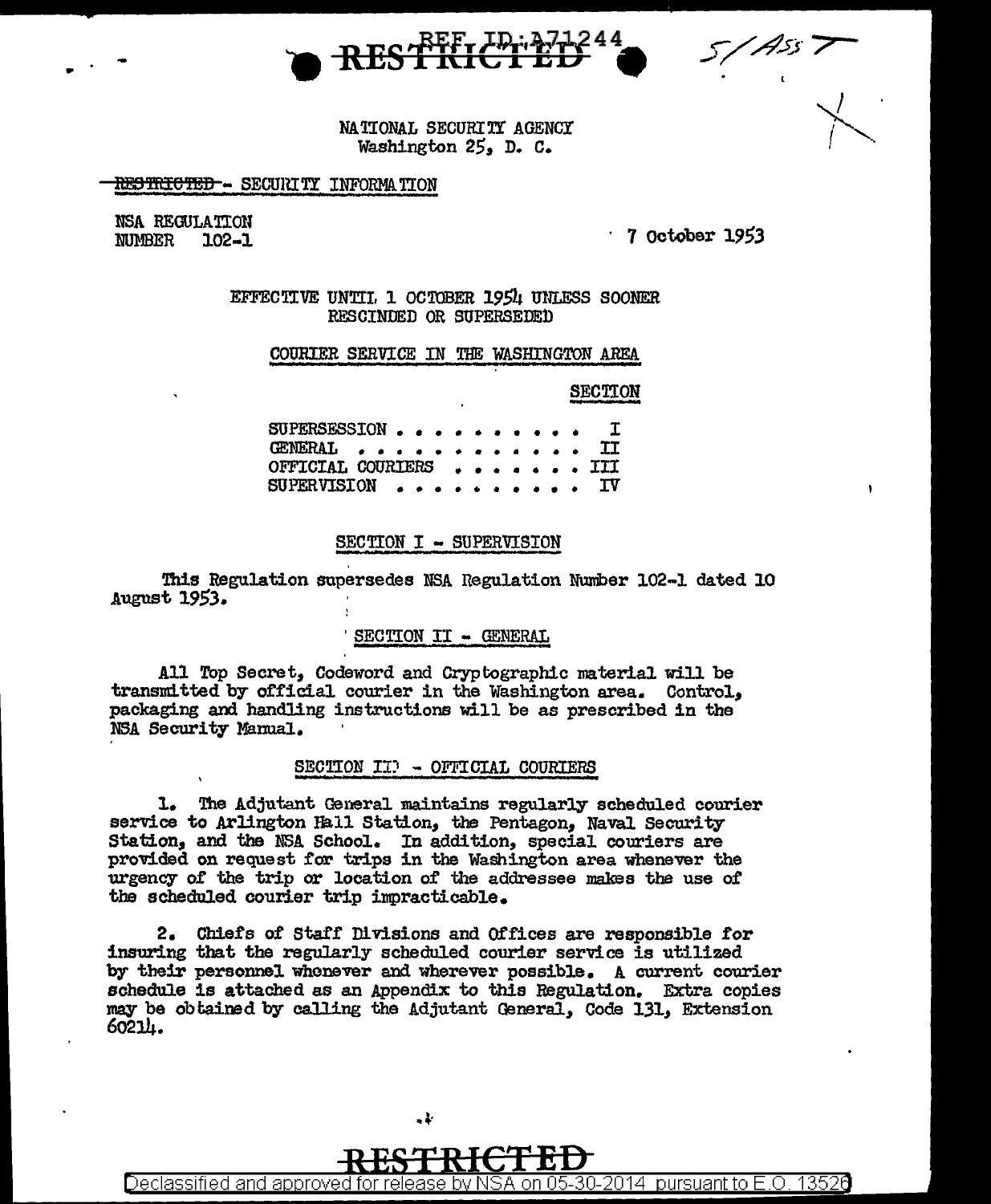

<del>RESTRIGTED -</del> SECURITY INFORMATION

NSA REGULATION **NUMBER**  $102 - 1$ 

7 October 1953

3. Chiefs of Staff Divisions and Offices may designate officers and civilians as official couriers for specific trips whenever the urgency or nature of the trips makes the use of the Adjutant General courier service impracticable. These official couriers may transport a single or relatively minor number of documents, without arms, provided one of the following two conditions is met:

> Travel is accomplished by government transportation. a.

b. Travel is accomplished by private conveyance carrying one or more Agency personnel, besides the courier.

SECTION IV - SUPERVISION

Supervision for the implementation of the policy established herein is the responsibility of the Adjutant General.

BY COMMAND OF LIEUTENANT GENERAL CANINE:

L. H. FROST Captain, US Navy Chief of Staff

OFFICIAL:

 $\cdot$ 

E. M. GIBSON Lt. Colonel, AGC Deputy Adjutant General

Incl: Appendix

DISTRIBUTION III

 $-2-$ 

# RESTRICTED